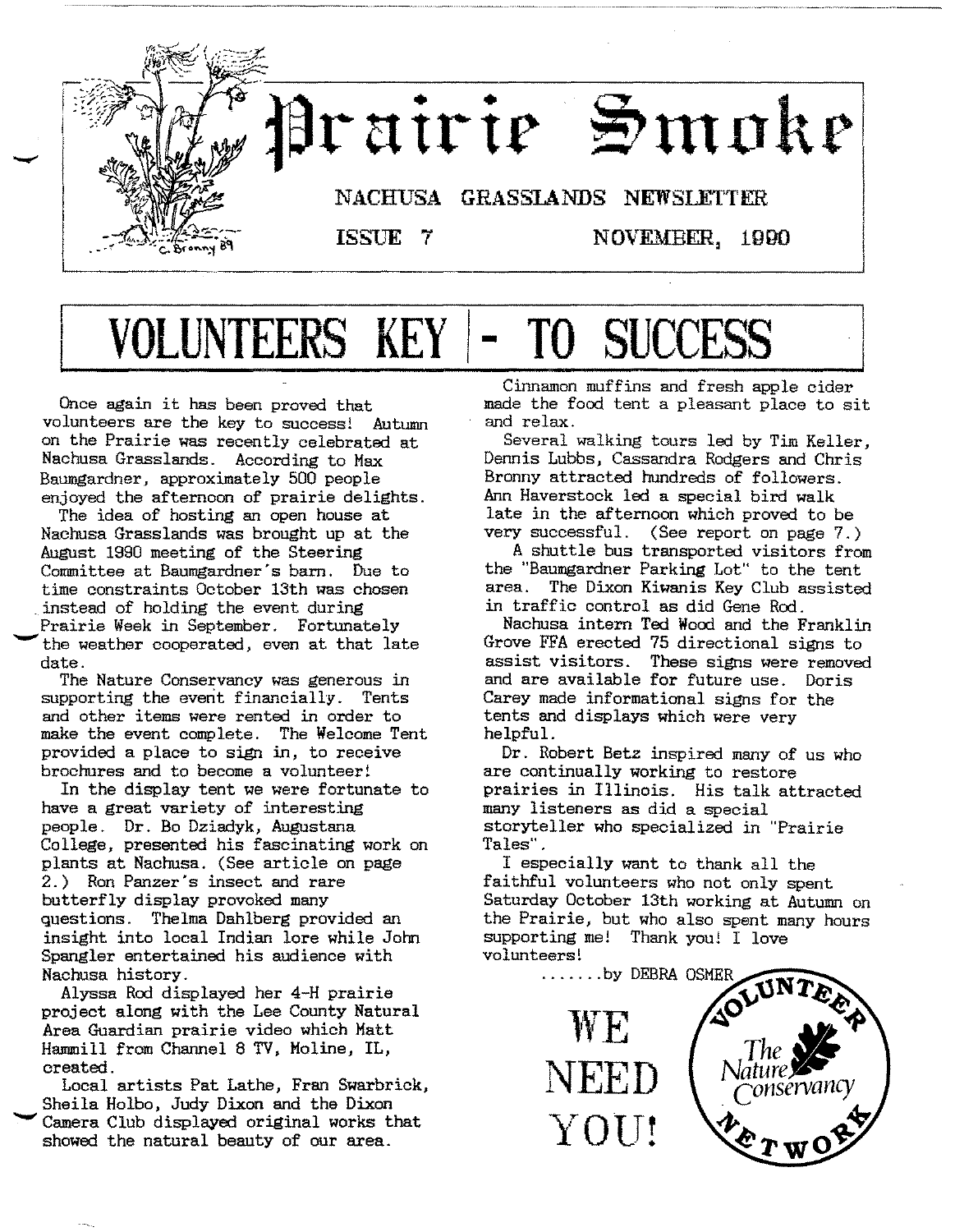2

#### A DISSERTATION ON BLUEGRASS: **THE HATURAL WORLD AS TEXT**

#### **Bolrlan Dziadyk**

(Again your editor will try to condense a scholarly paper. Please bear with me!)

"In the poem 'Song of Myself' from his epic work 'Leaves of Grass' Walt Whitman has a child ask, 'What is the grass?' Readily admitting that he knows no better than the child, the author nevertheless attempts an answer. Perhaps it is the 'hopeful green stuff' of his disposition, or maybe it is the 'handkerchief of the Lord' properly scented that it may call attention to its maker."

Thus begins Dr. Dziadyk's dissertation. "For nearly two decades, since beginning graduate school, I too have been asking myself, 'What is grass?''', Bo continues. Dr. Dziadyk is a grassland ecologist. He prefers field work to indoor experimentation. Bo cannot tell you why he chose grass as opposed to snow leopards, great white sharks or exotic orchid plants to study. He adds, "the most common things are often the least noticed and the least appreciated" .

Found in arid to temperate to tropical regions and in marine to freshwater habitats and at all but the highest elevations and latitudes the grass family far surpasses all others in term of completeness of representation in all parts of the world.

Grasses are environmental success stories. Species range in height from inches to the bamboos that may be 120 feet tall. The basic vegetative and reproductive structures of all grasses are all the same. Unlike most plants, grass stems and leaves grow from the base rather than the tip. This allows grasses to keep growing despite damage from grazing. lawnmoweas or fire.

Belowground, a grass plant usually consists of finely divided mass of roots that are effective in stopping soil erosion. The rapid growth and decay of these roots through the centuries develops a deep, rich, and fertile soil. The most productive soils are found in grassland regions.

The feature that really sets grasses apart from other plants is the reproductive structures. Grass flowers are inconspicuous and hidden. Because grasses are wind pollinated they lack brightly

colored flowers and sweet fragrance used by other plants to attract insect pollinators.

The three great food plants of the world are all cereal grasses. The oldest of the "big three" is wheat. Corn and rice are the other two. Currently rice feeds more people than any other single food. Corn was so important for survival it assumed a central focus in religion of the Aztec, Inca, and Maya peoples.

Forage grasses provide food for herds of grazing animals everywhere. In the American Midwest the tallgrass prairie was dominated by grasses that are palatable and nutritious to native and domestic animals. Because early settlers were more interested in growing crops than raising cattle only tiny fragments of the original prairie remain.

"For the past 3 summers I have been studying the ecology of plant communities in two tallgrass prairie preserves", Dr. Dziadyk informs. In 1988 and 1989, Bo and colleague Steven Lehtinen, on a research grant, analyzed the structure and functioning of the Anderson Prairie in northwest Iowa. During the 1990 growing season, Dziadyk started a long-term ecological study of Nachusa Grasslands. The goals of the research are to acquire baseline information of the major plant communities and to monitor changes during planned restoration activities that will continue for decades. An undergraduate research fellow, Melanie Harding of Albion College in Michigan, assisted Dr. Dziadyk this summer.

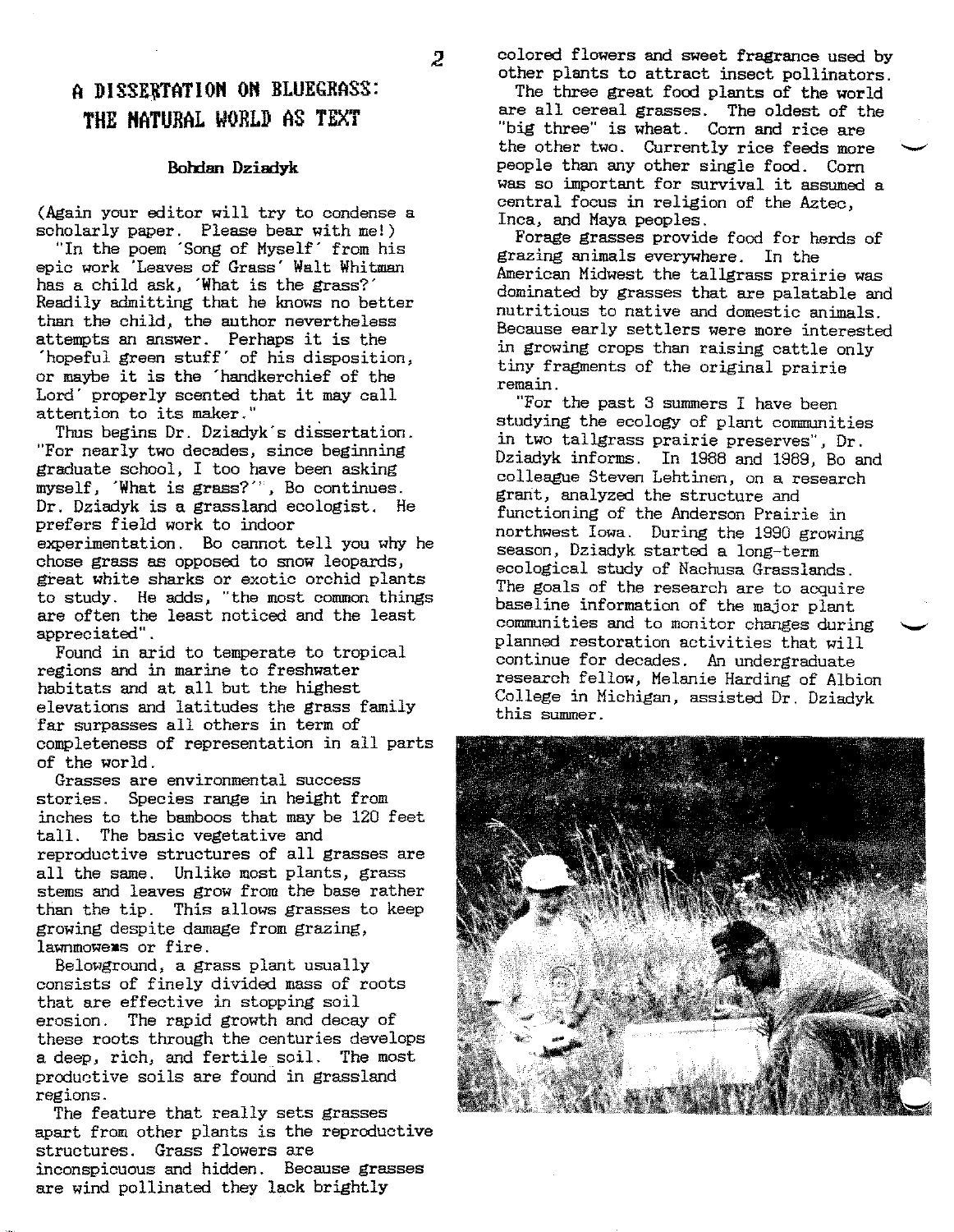$\mathbf{r}$ 

Following is an example of how they read the grassland text ..... "It is an afternoon in July. Both the temperature and the humidity are above 90, and the sun shines ~rom a cloudless sky on the shimmering ~rairie. We move from one quadrat (sample unit) to another at one of our research sites, a dry hilltop with a large bur oak tree known as Doug's Knob. I set up the half-meter sticks to fix the boundary of the next quadrat. First we record the graminoids present - little bluestem, Indian grass, June grass, needle-andthread, and Kentucky bluegrass. Then we count individuals of the forbs or broad leaved, herbaceous species: there are eight silky asters, four whorled milkweeds, two pennyroyal and five pale purple cone flowers. Now I clip all the grasses at ground level and Melanie places the leaves and stems into a paper bag. We do the same for the forbs and finally scrape up all the detritus on the ground within the quadrat and place it into a third bag. We repeat the procedure for eight quadrats. At the end of the day all bags will be returned to the laboratory on campus and placed into biomass ovens for thorough drying. Later, we will weigh the bags and determine average biomass values for the several :omponents. The days in the field are ong. Today we will spend nine hours finishing the work at two sites. Tomorrow, if it does not rain, we will return and do the same. Every two weeks from late May to September this procedure will be repeated at each of the four research sites at Nachusa Grasslands."

Dr. Dziadyk says that such research is tedious but necessary if we are to understand the diversity of our ecosystems. He feels such systems may hold the key to future advances in agriculture and medical technology.

"So, what is the grass?", he continues. "It is food and drink for us and forage for our animals; it is the soft carpet of our lawns and the tough stabilizer of our soils", Dziadyk adds. He concludes his paper as he started with a poem by John Howland Beumont entitled "An Obeisance to Grass" .

> "For grass is sea and sun, Is dust of earth in song, Is blood in vein and bone: Most humble and most strong."

\*\*\*(Editor's note: From this dissertation we can begin to realize how important Dr. Dziadyk's work is to Nachusa Grasslands and our understanding of this rare ecosystao. Let's all be very careful as we view his research sites. You may walk around the edges but please do not enter, pick or disturb in any way these areas. Thankyou!)

INSECT TRANSLOCATION PROJECT AT HACHUSA GRASSLAHDS



Kegal firthlery on gold

 $\alpha$  . Following is the promised continuation of Ron Panzer's report on NachusaGrassland insects.)

Twenty-five adult pairs of Bunchgrass Grasshoppers were released on one of the northernmost hilltops on July 1, 1989. This species is closely associated with little bluestem. One generation appears each year.

Howare these insects captured for translocation? A very interesting process. Each grasshopper is captured with a butterfly net, then placed by hand into a portable nylon mesh cage for transport. These particular pairs were released at about  $5:00$  pm in the evening.

Hr. Panzer and associates were not able to find any of the species the following year. They assume the severe drought resulted in the near total die back of the vegetation shortly after the release. This fact mayhave cansed the demise of the founding population. A second release will be attempted in  $1990$ , this time with 100 individuals.

A relatively small tawny and hoary insect that bears a superficial resemblance to a frog, the Prairie Froghopper, was another species introduced. Two hundred  $(51\texttt{X}$  female) were translocated on June 22, 1989.

 $\mathop{\mathsf{cont}}\nolimits$  . page 4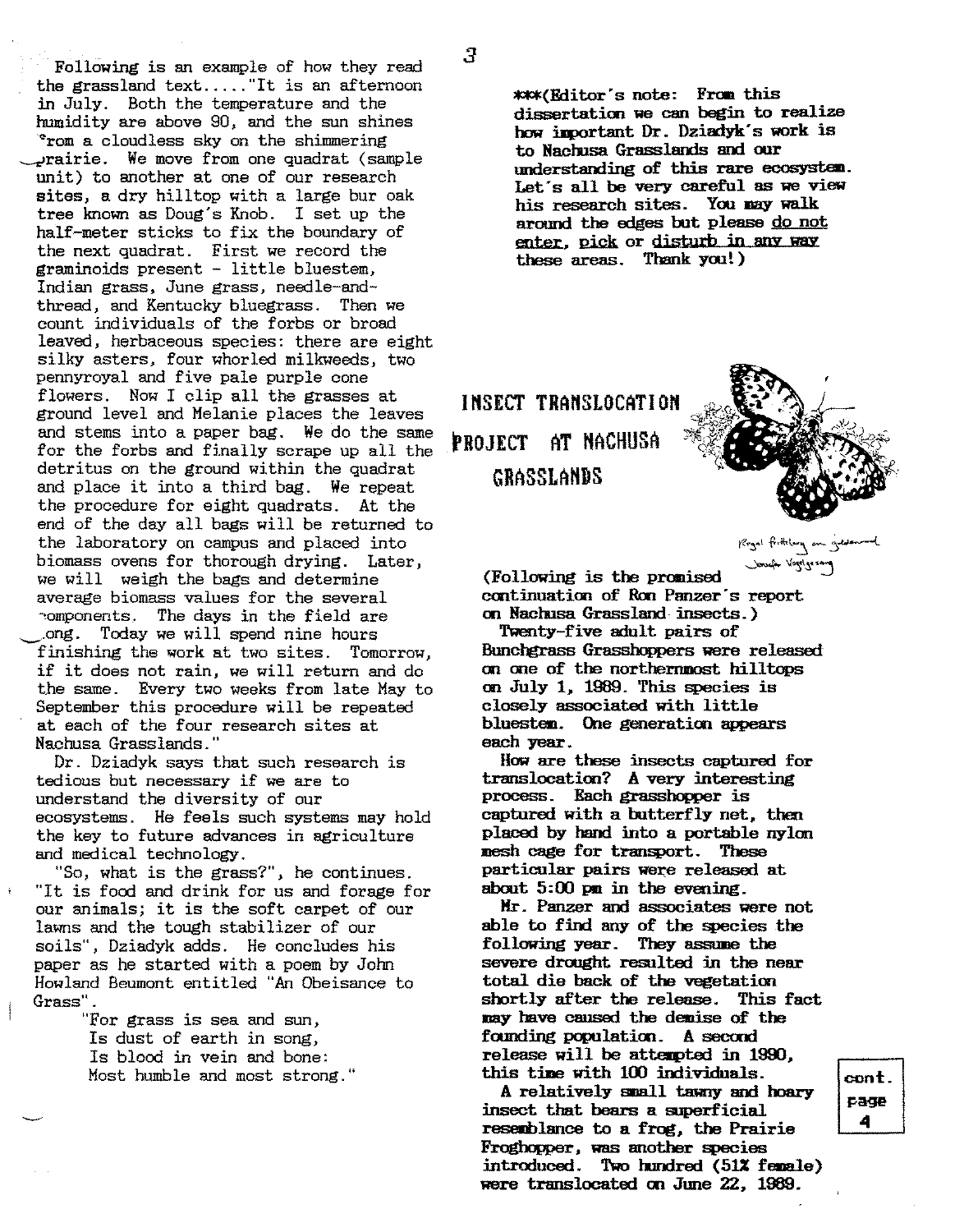



The animals inside the nylon cages did not travel well and appeared in poor condition when released. On June 27, 1989, 200 more Froghoppers made the trip to Nachusa. This time they traveled well and appeared in good condition. A survey in 1990 at the release site will tell the story. Another 200 - 400 will be released at that time.

Aprairie butterfly, the Gorgone Checkerspot. reported to be somewhat common in west central Illinois, is very uncommon on hill and sand prairies in northern Illinois. This butterfly reportedly has 4 broods in west central Illinois but is limited to 1 or 2 broods in the Rockford region. The adults rely heavily on Coreopsis palmata at the donor site.

Twenty-four females and 20 males of the species was translocated to one of the northernmost hilltops on July 3. 1989. Each butterfly was captured with a butterfly net, then placed by hand into small containers inside ice chests for transport. They were released at approximately4:00 in the evening. They traveled well and were in good condition on arrival. "Two flew to coreopsis flowers and  $fed...$  one exhibited territorial behavior", reported Panzer.

When returning on July the 5th. they were shocked to find the drought had taken its toll on the coreopsis. Schafer's Knob was in better condition. "Wewere thrilled to find that at least 2 of our earlier inductees had managed to find this .oasis' on their own!". Panzer stated.

He continued, "Weknowthat at least 1 female successfully laid eggs; we captured a freshly emergedmale on August 10 on Schafer's Knob."

In the 1990 attempt,  $50 - 60$ individuals will be fed a concentrated sugar solution to "recharge" them prior to release.

(Isn't this interesting information? We all have so much to learn about Nachusa Grasslands. Let's be on the lookout for each of its inhabitants. Perhaps wewill have another update soon to see how our guests are faring! .... Editor)

As the seasons change and seed collecting activities come to a close at NachusaGrasslands, thought turn to fall burns. Recent visitors may have noticed nowed firebreaks on the Grasslands. On November 3, fortythree people gathered at the Loveland Community Building in Dixon to learn about the role of fire and it's use in prairie management. The workshop, sponsored by The Nature Conservancy, was led by Vegetation Specialist Ed Collins from the McHenry County Conservation District, and included veteran burners as well as eager newcomers.

Collins opened by explaining the glacial history of northern Illinois and howthis and other factors resulted in the evolution of prairies. He also discussed the history of fire in the mid-west and its vital role in the maintenance of prairies today.

Much of the workshop focused on the technical aspects of burning and the importance of careful planning and safety in controlled burns. Collins stated, "While every burn has certain dangers associated with it, a successful bum is one that has been properly planned." The discussion. livened by questions from the audience, focused on preparing firebreaks, planning bums, equipping bum crews, and selecting bum days with suitable climatic conditions.

After a brief intermission and refreshments, bum scenarios were discussed. The audience offered scenarios in forest and prairie settings which ranged from a fraction of an acre in size up to 700 acres. Collins them offered several burn prescriptions for each site based on varying climatic factors.

Workshop participants also received handouts detailing the entire process of controlled burning. Manypeople expressed an interest in helping at the Nachusabums this fall and next spring. Anyone who would like to know more about controlled burning or who would like to help with burning at NachusaGrasslands should call Mike Crowe at  $815/393-4572$  for more information.

..... by CHARITY HILCHEN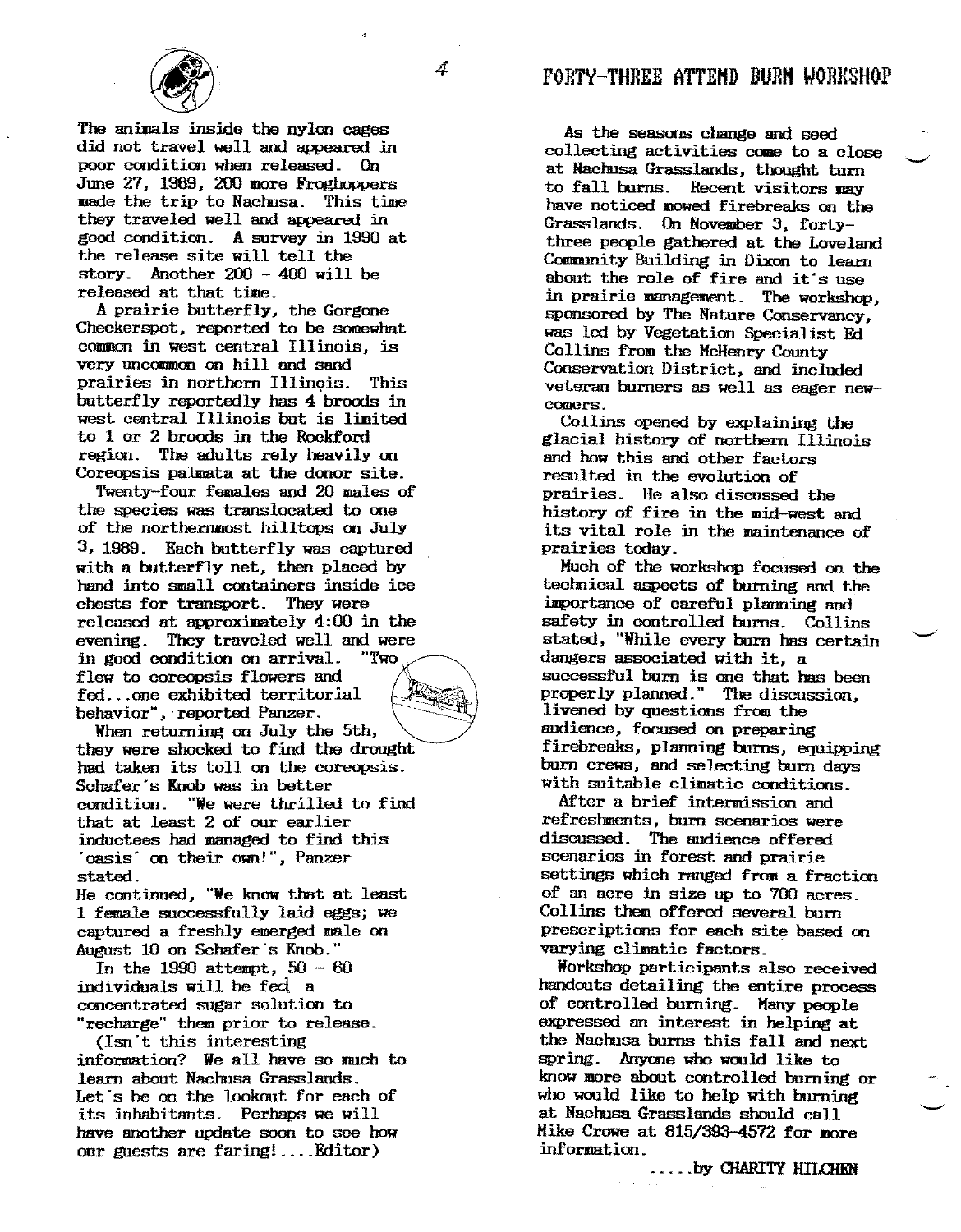

*THE NATURE CONSEZiVANCY*

|                  | ADDRESS                                                                      |                                                                         |
|------------------|------------------------------------------------------------------------------|-------------------------------------------------------------------------|
|                  |                                                                              | $CITY$ $STATE$ $T1P$                                                    |
|                  | (cost includes postage)                                                      |                                                                         |
|                  | SYMBOL IS GREEN ON BEIGE, 100% COTTON FABRIC.                                |                                                                         |
|                  | OR<br>PLACE ORDER WITH: DEBRA OSMER<br>701 THE 19TH GREEN<br>DIXON, IL 61021 | <b>PRAIRIE SMOKE</b><br>897 UNION ROAD<br>AMBOY, IL 61310               |
|                  |                                                                              | PLEASE ALLOW TWO WEEKS FOR DELIVERY. Make checks payable to: The Nature |
| Circle your size | SMALL MEDIUM                                                                 | Conservancy<br>LARGE EXTRA LARGE                                        |
|                  |                                                                              |                                                                         |
|                  |                                                                              | Paid $\frac{1}{2}$                                                      |
|                  | We a part of the team!                                                       | Name                                                                    |
|                  | All proceeds support                                                         |                                                                         |

5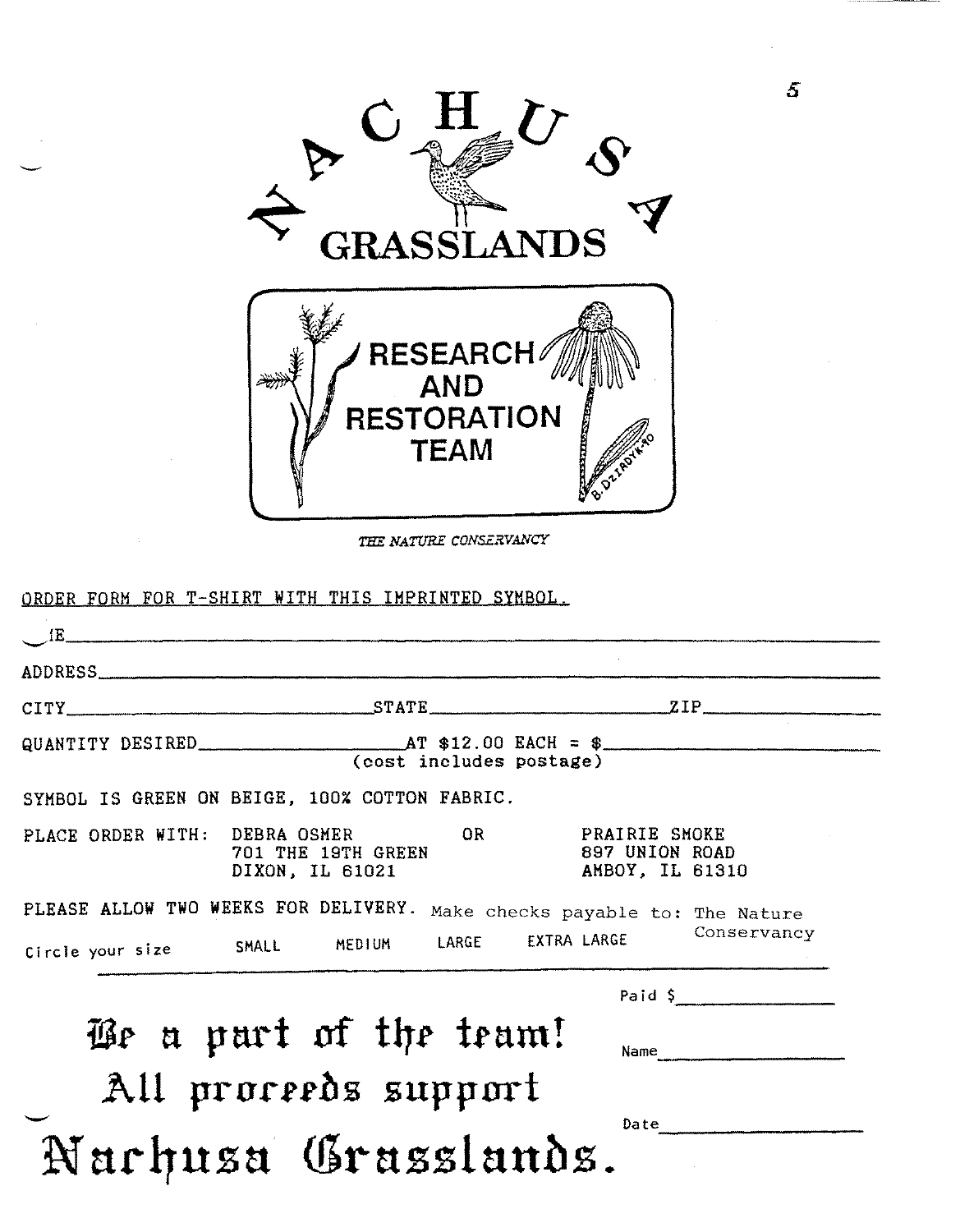SEED COLLECTING CONTINUES THROUGH

6

#### IMDIAM SUMMER

by CHARITY HILCHEN

Manyvolunteers at Naclnsa hoped the wonderful seed collecting weather would last and last! However, the recent cold snap made it obvious that the days of collecting this fall were numbered. Signs of collecting combine stubble, naked Indian grass stems, and cut blazing stars - mark the landscape and testify to the end of fall. Despite the cold weather,

volunteers of all sorts have been coming to the remaining seed collecting days. A hearty thanks  $\mathbf{R}$  end of Nachusa has brought in goes to Dave and Amy Brewer of shooting star, silky aster pu goes to Dave and Amy Brewer of shooting star, silky aster, prairie<br>Mendota who brought out 43 of their screeness prairie gention and best clear brush on October 27. These weather bring out collectors, but kids, full of energy and enthusiasm.  $\frac{1}{2}$  northern harriers, red-tailed hawks, worked hard all morning. The same day, the Ogle County Carefree  $4-H$  ers owl graced us with their presence of Oregon brought 15 nembers to  $\Delta$  also. collect seed. The entire group of  $\Box$  The largest amount of gathered seed kids and several adult volunteers did came from combining little bluestem a fantastic job of collecting pale  $\mathbb{R}$  on the east side of Nachusa purple cone flower, Monarda, mountain  $\frac{1}{2}$  Grasslands. Ted Wood and Rich Welch mint, agrimonia, and many other  $\frac{1}{2}$ species. The combined efforts of all the seed with Rich's combine. Once resulted in more than 20 grocery bags the seed was collected into the<br>of seed.

Volunteers have also been coming<br>regularly during the week. Because been unk regularly in 79 best of substitutions regularly during the week. Because hard work resulted in 79 bags of seed<br>the numbers in these groups are the second present in  $\frac{m}{2}$  and smaller, we have been able to collect  $Rich!$ in nore remote areas of the  $\setminus$  A special thanks goes to the



Mendotawho brought out 43 of their coreopsis, prairie gentian, and beard<br>• school children to collect seeds and the fone and bearly parm tongue. Not only did the early warm American kestrels and one short-eared

worked from October 29 - 31 to gather of seed. combine hopper, it had to be hand--- a new record! Bravos to Ted and

/-

preserve. Gathering at the far north mystery person(s) who delivered more than ten bags of big bluestem at Autumn on the Prairie. If you have seeds that you would like to bring in, contact Ted Wood at  $815/453-2561$ or Charity Hilchen at 815/732-8890. Please make sure to label each bag with the contents and where it was collected. Once collecting is finished, all the seed will be inventoried by species and put in cold storage for use in next spring's  $\overline{P}$ prairie restoration projects at Nachusa Grasslands.

 $\setminus$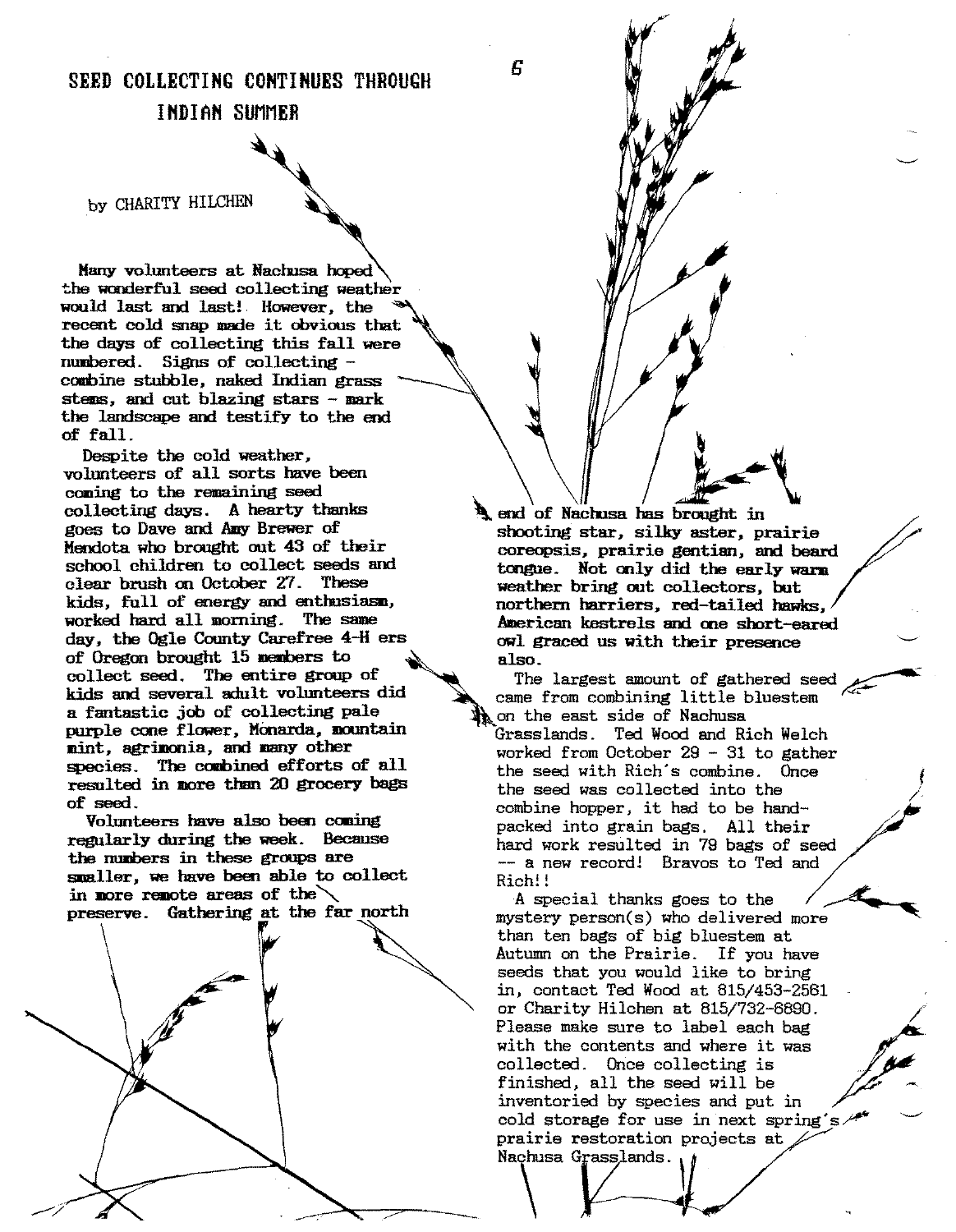Special THANKS to MARIA URTCR for the excellent job she did 00. the Special Seeding Gathering issue of Prairie t:Smoke



NACHUSA BIRDS

### October 13, 19005:00 P.M.Bird Hike

With high hopes, twenty or more Nachusa birders headed into the setting sun for Coyote Point. I was concerned earlier, because the fields were a bit too quiet during Dr. Betz's talk. I need not have worried.

Migrating White-crowned Sparrows, sparrows easy to ID in any light, popped up around us. Soon, Eastern Meadowlark, American Bluebirds, Yellow-rumped Warblers, Whitethroated Sparrows, Common Snipes, Great Blue Herm, Rufous-sided Towhee, and many permanent resident species all made their appearances. As the light dwindled and birders headed back to their cars, our ranks thinned.

BUT.... wait.... Oh joy! Oh rapture! We, who tarried until 6:15 around Coyote Point and the western end of the soybean field, were truly fortunate. To the delight of the eight remaining birders, a fully bibbed Harris' Sparrow, Zonotrichia querula. perched openly in the shrubby border. This bird is considered out of its winter range, but a few are sighted in Illinois each year. "It is thooght that winds and other weather factors determine whether Harris' Sparrows winter in Illinois." (Bohlen, 1990). Nachusa Grasslands cmtains the correct

winter diet, so why not hope a small flock might remain through the winter. It should be noted that this species was also sighted at Naclnsa Grasslands during the spring mieration.

Manythanks to the driver of the shuttle bus, who patiently waited to see us safely to our cars. He punctuated another special day at NachusaGrasslands.

(Next issue of Prairie Smoke will contain Ann Haverstock's summer breeding birds survey results.\

#### BRUSH & FENCES FALLING

by ANN HAVERSTOCK Control of brush and removal of fencing is an important part of returning Nachusa Grasslands to its natural state. Thanks to many volunteers and me, work of the interns, much progress is being made.

> In the eastern half of the preserve, all fences except those marking the property line have been taken down. I am currently looking into the possibility of recycling the steel posts and wire rather than landfilling it. If anyone has a large flatbed truck or trailer on which we could haul these materials, it would be greatly appreciated. (Please contact me at  $456-2561$ .) Nachusa looks great without the  $f$  ences  $-$  wide open with room to roam.

Ed Pleskovitch and Mike Adolph have been out cutting regularly and two brush cutting workdays were held. Fencerows and other problem areas were reduced to firewood, and the views are getting better and better. Mter a burn or two and check-ups for resprouts, these areas should be ready for the return of prairie. Now all that is left is the multiflora near Wade Creek, opening the savanna, and the cedars en Schafer knob and.... KEEP UP THE GOOD WORK VOLUNTEERS!

 $\ldots$ .... by TED WOOD